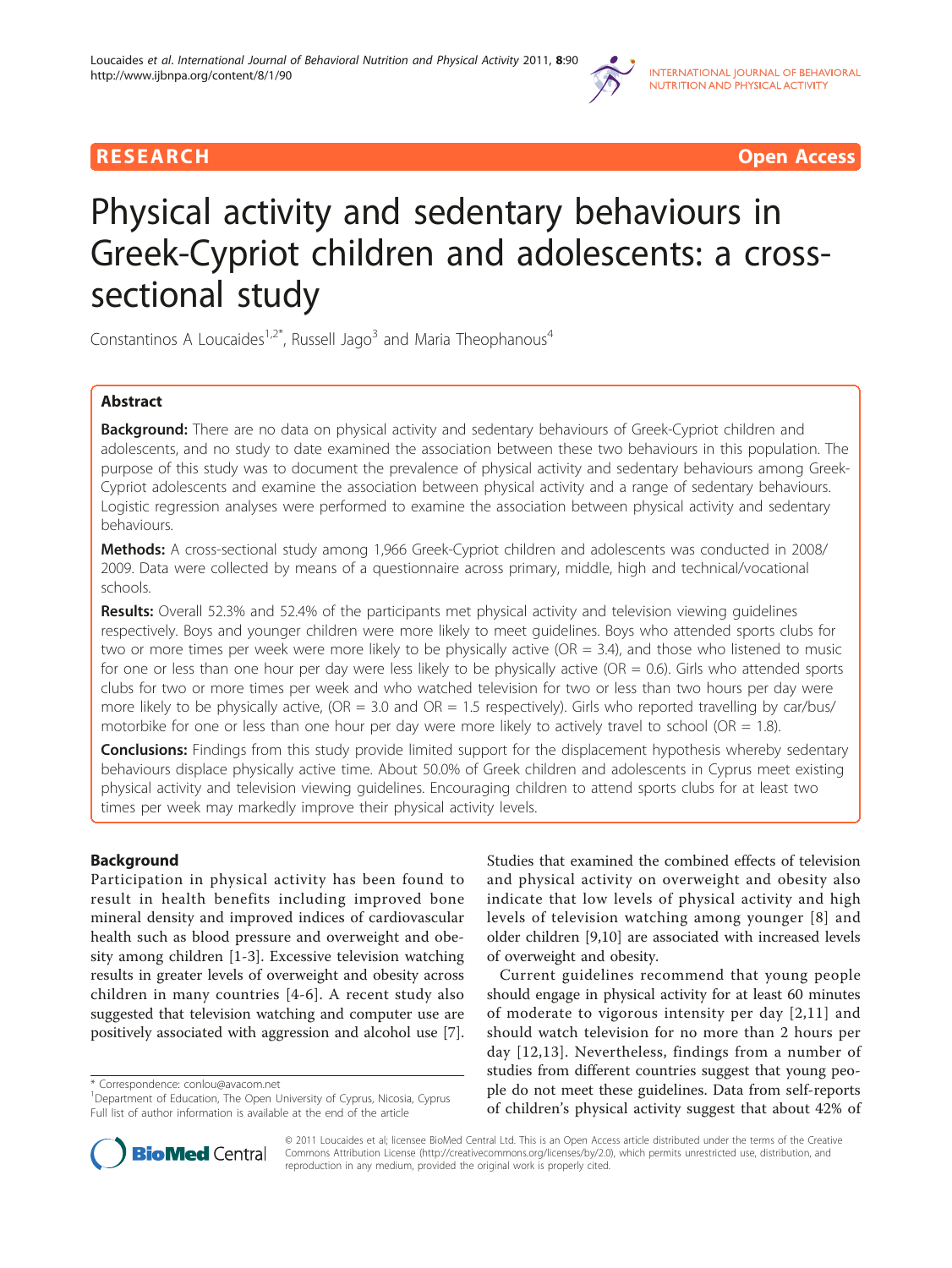12-19 year-olds from Canada [\[14](#page-9-0)], 35% of 15-18 yearsolds from the U.S. [[15](#page-9-0)] and about one-third of young people from Europe [[16](#page-9-0)] meet the recommendation of at least 60 minutes of moderate to vigorous intensity activity per day. Likewise, 46% of 15-16 year-olds from Finland [[17](#page-9-0)] and 45% of Scottish adolescents watch more than 2 hours of television per day [\[18\]](#page-9-0). A recent cross national investigation indicated that the percentage of adolescents from North America and Europe exceeding the recommended amount of television watching per day is 77% [[19\]](#page-9-0).

A number of studies have examined the association between physical activity and television watching. This investigation has been based on the displacement hypothesis that states that engaging in sedentary activities displaces or reduces physical activity [\[17,20\]](#page-9-0). A longitudinal study failed to reveal a relationship between year-to-year changes in television viewing and changes in moderate to vigorous physical activity among 10-15 year-olds suggesting that these two behaviours are two separate constructs [[21](#page-9-0)]. Lack of association between television watching and other sedentary behaviours was also observed in cross-sectional studies assessing weekly frequency of physical activity participation [[22](#page-9-0)], and active commuting to school [\[23](#page-9-0)].

On the contrary, Tammelin et al. [[17](#page-9-0)] have found a negative association between television watching/computer use and self-reported physical activity in a sample of 6928, 15-16 year-old Finnish youth and Hager [[24](#page-9-0)] observed in a sample of 40 boys aged 9-12 that those who watched television after school were less likely to be active as assessed by accelerometer in comparison to those who did not watch television. Reviewing the evidence on the association between sedentary behaviours and obesity development, Rey-Lopez et al. [[25\]](#page-9-0) concluded that it is not known whether sedentary behaviour displaces physical activity, and findings from a metaanalysis indicate that the relationship between physical activity and television watching, playing video games or using computers receives very little empirical support [[26\]](#page-9-0).

Findings from the above studies suggest that the evidence supporting the association between physical activity and sedentary behaviours are contradictory. It is therefore important to assess both of these behaviours as they may both need to be targeted for physical activity promotion. This is especially important as young peoples' physical activity levels tend to decline as they move through adolescence [[16](#page-9-0),[27\]](#page-9-0). Furthermore, while findings regarding the association between age and screen time behaviours are mixed [\[6](#page-9-0),[28\]](#page-9-0) a recent cross national investigation suggests that older adolescents are more likely to be spending more than two hours daily in cumulative screen time [\[19](#page-9-0)].

While data on physical activity among Greek-Cypriot elementary school children exist [\[22,29\]](#page-9-0), to our knowledge there are no data that examine the physical activity levels and sedentary behaviours of Greek-Cypriot adolescents with reference to physical activity and television watching guidelines across different levels of education. This is especially important as Greek-Cypriot children's levels of overweight and obesity are increasing [[30\]](#page-9-0). As obesity prevention interventions need to be tailored to the needs of local participants, an understanding of the physical activity and screen-viewing behaviours of Cypriot youth is urgently needed. Further, examining the association between physical activity and sedentary behaviours in a unique population may help enrich existing evidence. A recent study also indicated that television watching has dominated the assessment of sedentary behaviours [[18\]](#page-9-0), and there is a need to consider a wide range of sedentary activities when examining the association with physical activity [[18](#page-9-0),[26,31\]](#page-9-0). Lastly, as only one study was located that examined the association between active commuting to school and sedentary behaviours [\[23\]](#page-9-0), more data are needed that examine this association. To address these issues, this study examined the association between physical activity (moderate to vigorous and active travelling) and multiple sedentary behaviours in a sample of Greek-Cypriot youth.

Therefore, the purpose of this study was twofold: 1) to document the prevalence of physical activity and sedentary behaviours across different levels of education in Cyprus and 2) to examine the association between physical activity (moderate to vigorous and active travelling) and a range of sedentary behaviours.

# Methods

# Participants

Students from 25 schools from all districts under the control of the Republic of Cyprus were invited to participate in this study including grade six students from nine elementary schools ( $n = 448$ ), grade 7-9 students from six middle schools ( $n = 656$ ), grade 10-12 students from five high schools ( $n = 479$ ) and from five technical schools (n = 383). Technical schools offer vocational rather than academic training. Letters were sent to the head-teachers of each school informing them of the procedures involved. All head-teachers gave their consent, and students from all grade six classes from the elementary schools and randomly selected classes of students from middle, high and technical schools were invited to complete questionnaires while at school. Parental informed consent was obtained by all students who completed questionnaires. The protocol for this study was approved by the Cyprus Pedagogical Institute and by the Cyprus Ministry of Education and Culture.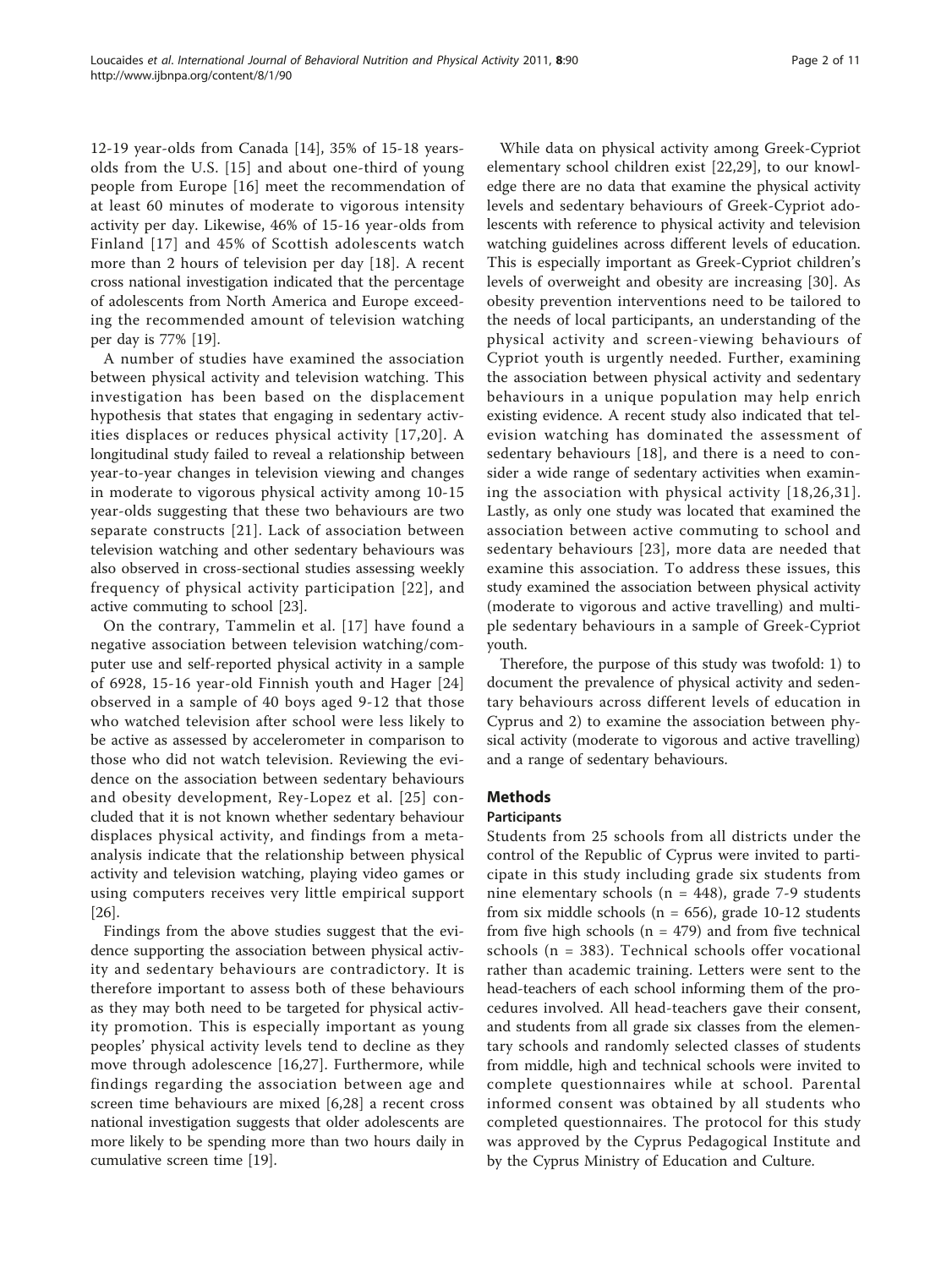#### Measures

#### Physical activity

Physical activity was assessed with four items modified from the Youth Risk Behavior Survey [[32\]](#page-9-0). Two of these items assessed weekly frequency students participated in moderate ('Physical activity that does not make you sweat or breathe hard such as walking, slow bicycling and volleyball') and vigorous ('Physical activity that makes you sweat and breathe hard such as running, playing basketball, playing football and swimming') physical activity respectively. Responses for these items were on an eight-point scale ranging from 'not at all' to 'seven days'. Two further items assessed the usual duration that students participated in moderate and vigorous activities with four response options including 'up to 30 minutes', 'up to one hour', 'up to one and a half hour' and 'more than one and a half hour'. A recent review concluded that the Youth Risk Behavior Survey has good validity including convergent validity with accelerometry [[33\]](#page-9-0).

Two other items also assessed physical activity related behaviours. The first asked students to indicate their usual mode of travel to school with four possible responses including bus or car, motorcycle, bicycle and walk. The second item asked students to indicate the weekly frequency they attended a sports club. Responses for this item were on a six-point scale ranging from 'not at all' to 'more than four times'.

# Sedentary behaviours

Eight different sedentary behaviours were assessed including television watching, video/dvd watching, playing video games (e.g. X-Box), in front of the computer, studying or doing homework, talking on the phone, listening to music, and traveling in the car/bus/motorcycle. Students were asked to indicate the usual time (hours per day) that they spent on each of the above activities. Responses were on a six-point scale and ranged from 'zero hours' to 'more than four hours'.

#### Data analysis

A principal components analysis with varimax rotation was conducted on the eight items assessing sedentary activities to examine whether these sedentary behaviours could be grouped in different factors. The initial principal components analysis resulted in the extraction of two factors. However, because the internal consistency reliability of the second factor was markedly improved (from  $\alpha$  = .56 to  $\alpha$  = .67) after deleting the item 'hours per day studying' the factor analysis was conducted for a second time without including this item. The results of the factor analysis with the seven items included are presented in Table 1. Two factors were extracted explaining 57.70% of the variance, KMO = 0.807, Bartlett's Test of Sphericity  $\chi^2(21) = 2848$ , p < 0.001. Four items relating to screen-based activities loaded on factor one and was therefore named 'Screen-based sedentary activities' and three items loaded on factor two and was named 'Non-screen based sedentary activities'. Scores of the items that loaded on each factor were summed up and a composite score was obtained for each student on the two types of activities.

Students were classified as physically active if they participated in moderate to vigorous physical activity for at least 60 minutes per day for seven days [[2,11](#page-9-0)] and were considered to satisfy the recommendation for daily time watching television if they watched two or less than two hours of television per day [[12](#page-9-0),[13\]](#page-9-0). Independent samples t-tests were employed to examine potential differences between boys and girls and physically active and inactive students across the eight sedentary behaviours and the weekly frequency of sports club attendance. Effect sizes (Cohen's d) were also calculated to examine the practical significance of the differences between group means [\[34](#page-9-0)]. Chi-square tests were used to examine potential differences in the percentages of adolescents across gender and level of education that satisfied the physical activity and television viewing recommendations.

|                                                              | Screen-based sedentary activities | Non-screen based sedentary activities |
|--------------------------------------------------------------|-----------------------------------|---------------------------------------|
| Hours per day watching television                            | .808                              |                                       |
| Hours per day watching video/DVDs                            | .725                              |                                       |
| Hours per day playing video games (e.g. X-Box, Play-station) | .714                              |                                       |
| Hours per day spending in front of the computer              | .554                              |                                       |
| Hours per day talking on the phone                           |                                   | .776                                  |
| Hours per day listening to music                             |                                   | .774                                  |
| Hours per day traveling in the car/bus/motorbike             |                                   | .701                                  |
| Eigenvalues                                                  | 2.980                             | 1.059                                 |
| Percentage of Variance explained                             | 29.828                            | 27.870                                |
| Cronbach's alpha for scale                                   | .712                              | .674                                  |

#### Table 1 Factor analysis of the items assessing sedentary behaviours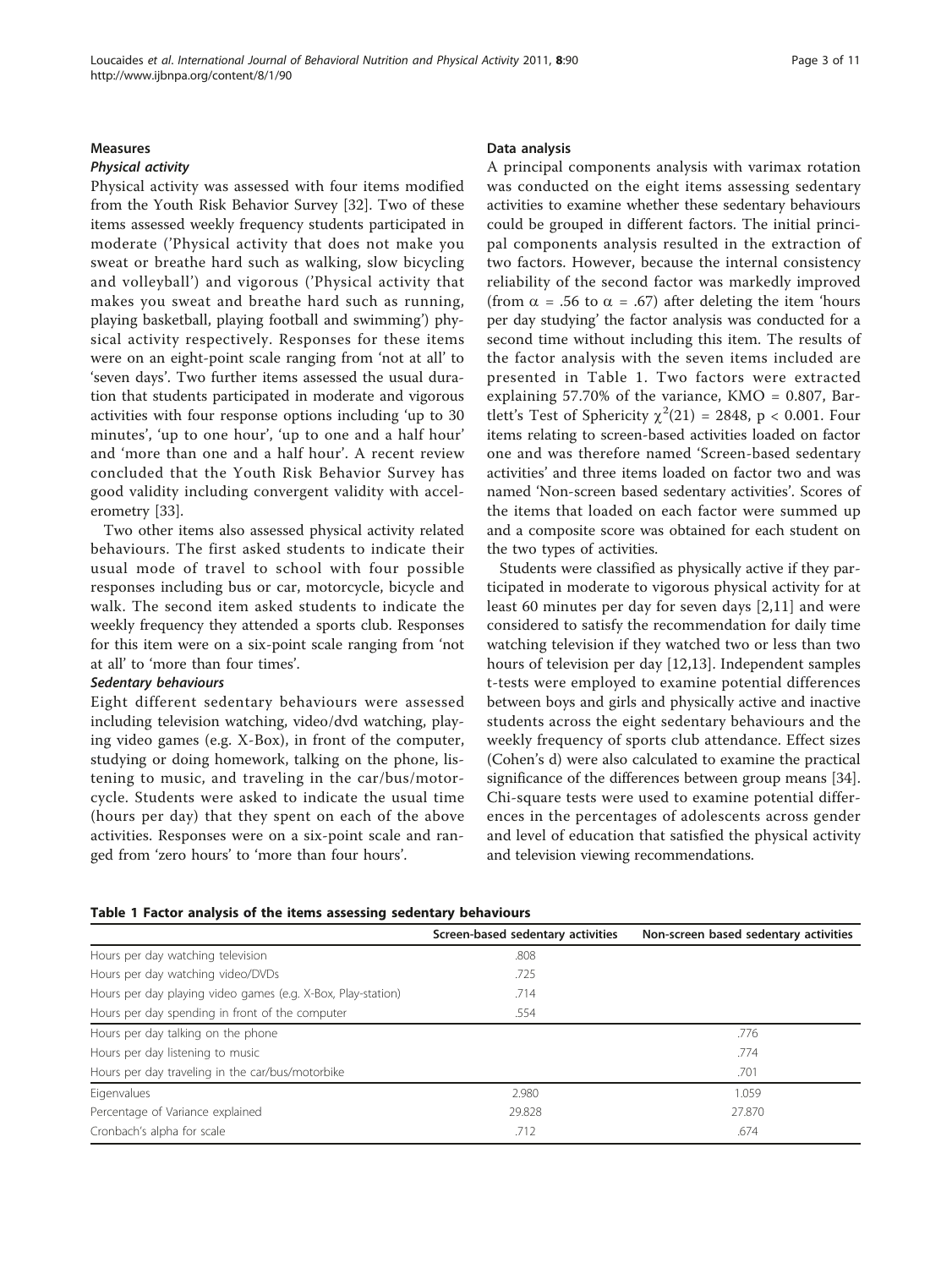Three series of adjusted logistic regression analyses (one for each of the genders and one for the whole sample) were performed with physical activity (60 or more minutes of moderate to vigorous physical activity per day versus less activity) as the dependent variable and each of the sedentary behaviours and the variable assessing weekly frequency of sports club attendance as the independent variables. The same sets of analyses were repeated with travel mode status (active versus nonactive traveling to school) as the dependent variable. Students were classified as active travelers if they reported as usual mode of travel to school walk or bicycle. Reponses on time spent in sedentary behaviours and weekly frequency of sports clubs attendance were dichotomized based on median values. Independent variables with a significant association with the dependent variable at the bivariate level were entered in a logistic regression model. Level of entry at the model was set at  $p = 0.01$ . Because students were nested in schools, we used robust (Huber-White sandwich estimates) standard errors to take account of clustering (non-independence between pupils from the same school) in the computation of 95% confidence intervals and p-values. Analyses were performed using the Complex Samples procedure in the Statistical Package for the Social Science (PASW Statistics 18.0, Chicago, IL, USA) and alpha was set at 0.05.

# Results

Out of the 1966 students who completed questionnaires, 52.4% were boys. Mean age of participants was  $14.7 \pm 10^{-10}$ 2.2. The majority of participants (84.2%) lived in the four towns of Cyprus (Nicosia, Lemesos, Larnaca, Paphos) and the rest lived in rural areas. Tables 2 and [3](#page-4-0) present the results of the independent samples t-tests across gender (boys and girls), and physical activity (active and inactive) respectively, on each of the sedentary activity items, the two composite sedentary activity variables and the item assessing times per week attending sports clubs. The only large effect size difference between boys and girls was observed on the item assessing hours per day playing video games, whereas the only large effect size difference between active and inactive children was observed on the item assessing times per week attending sports clubs.

#### Physical activity and television viewing prevalence

Overall 52.3% of the participants were classified as physically active, with boys more likely to be physically active than girls,  $(\chi^2(1) = 36.19, p < 0.001)$  (59.0% versus 45.2%). Statistically significant gender differences were observed across all levels of education. A statistically significant difference was also observed across levels of education,  $(\chi^2(3) = 83.33, p < 0.001)$  with a higher percentage of students from primary and middle schools meeting physical activity recommendations in comparison to students from technical and secondary schools. Figure [1](#page-4-0) presents the percentages of physically active students across gender and level of education.

On the whole, 52.4% of the participants met the recommendation of watching  $\leq 2$  hours of television per day with boys more likely to meet the recommendation,  $(\chi^2(1) = 6.87, p < 0.01)$  (55.3% versus 49.3%). Statistically significant gender differences were observed across

| Table 2 Descriptive statistics and t-tests of gender differences in sport club attendance and sedentary activities |  |  |  |
|--------------------------------------------------------------------------------------------------------------------|--|--|--|
|--------------------------------------------------------------------------------------------------------------------|--|--|--|

|                                                              |             |     | Gender |           |                          |         |                                  | Whole sample |     |
|--------------------------------------------------------------|-------------|-----|--------|-----------|--------------------------|---------|----------------------------------|--------------|-----|
|                                                              | <b>Boys</b> |     | Girls  |           |                          |         |                                  |              |     |
|                                                              | Mean        | SD. | Mean   | <b>SD</b> | t-value<br>(df)          |         | p-value Effect size <sup>a</sup> | Mean         | SD. |
| Times per week attending sports clubs                        | 2.2         | 1.8 | 1.5    | 1.6       | 9.54 (1894.3)            | < 0.001 | 0.4                              | 1.9          | 1.8 |
| Hours per day watching television                            | 2.6         | 1.4 | 2.8    | 1.4       | 2.96<br>(1916)           | < 0.01  | 0.1                              | 2.7          | 1.4 |
| Hours per day watching video/DVDs                            | 1.7         | 1.4 | 1.4    | 1.3       | 4.72 (1900.3)            | < 0.001 | 0.3                              | 1.6          | 1.4 |
| Hours per day playing video games (e.g. X-Box, Play-station) | 2.1         | 1.7 | 0.8    | 1.3       | 18.34 (1836.4)           | < 0.001 | 0.9                              | 1.5          | 1.6 |
| Hours per day spending in front of the computer              | 2.1         | 1.7 | 2.0    | 1.6       | $\overline{\phantom{a}}$ | n.s.    | $\overline{\phantom{a}}$         | 2.1          | 1.6 |
| Hours per day doing homework                                 | 1.5         | 1.3 | 1.9    | 1.2       | 7.74 (1894.0)            | < 0.001 | 0.3                              | 1.7          | 1.3 |
| Hours per day talking on the phone                           | 1.3         | 1.5 | 1.7    | 1.5       | 5.02<br>(1897)           | < 0.001 | 0.3                              | 1.5          | 1.5 |
| Hours per day listening to music                             | 2.3         | 1.7 | 2.6    | 1.6       | 4.00 (1894.0)            | < 0.001 | 0.2                              | 2.5          | 1.7 |
| Hours per day traveling in the car/bus/motorbike             | 1.6         | 1.6 | 1.5    | 1.4       | $\overline{\phantom{a}}$ | n.S     | $\overline{\phantom{a}}$         | 1.5          | 1.5 |
| Hours per day spent on screen-based sedentary activities     | 8.5         | 4.8 | 7.1    | 4.0       | 6.88<br>(1825.7)         | < 0.001 | 0.3                              | 7.7          | 4.5 |
| Hours per day spent on non-screen based sedentary activities | 5.2         | 3.8 | 5.8    | 3.5       | 3.41<br>(1856.2)         | < 0.01  | 0.2                              | 5.4          | 3.6 |

<sup>a</sup> Effect sizes of the significant differences. Values of 0.2, 0.5, and 0.8 are interpreted as small, medium, and large effect sizes, respectively.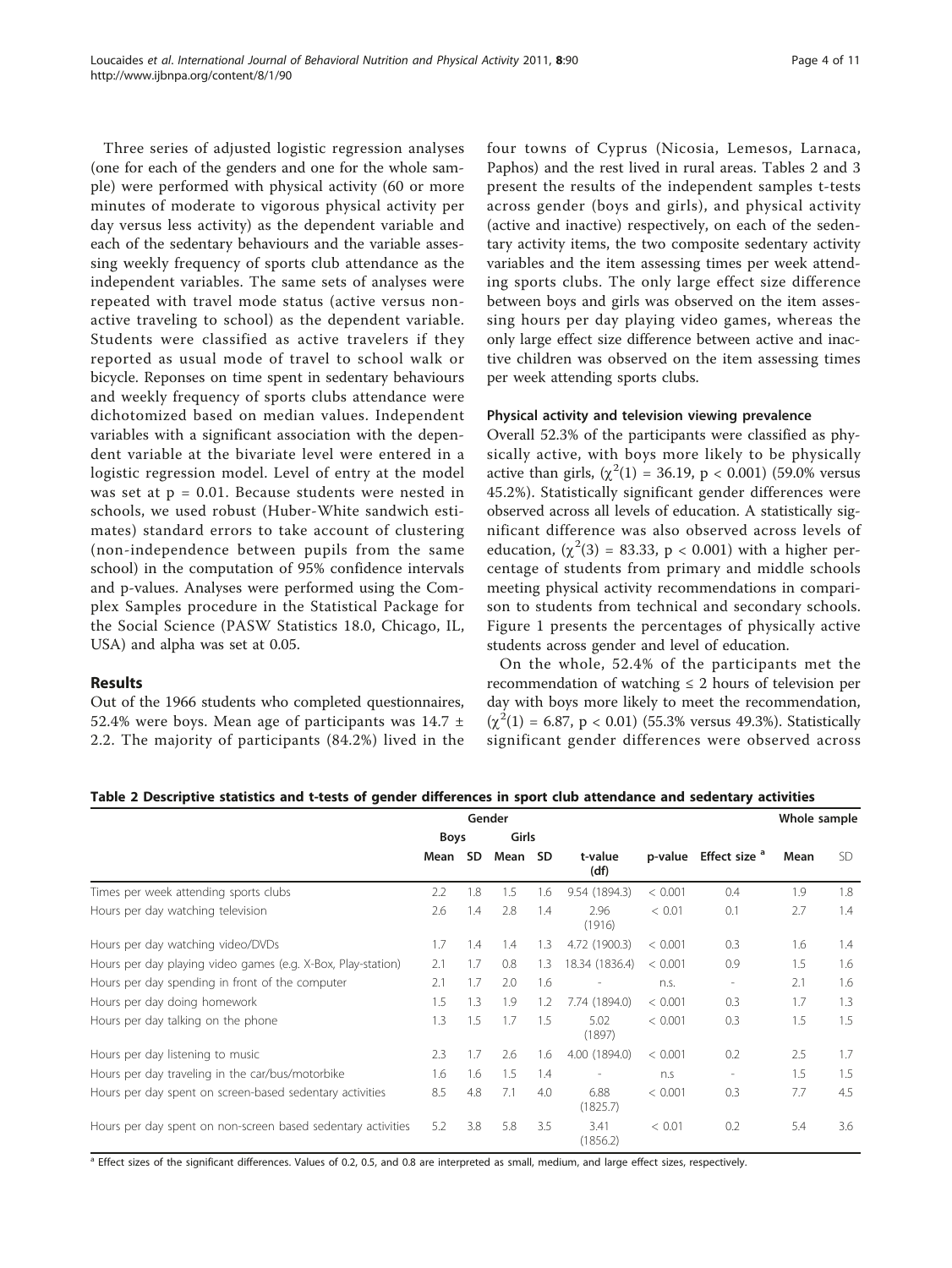# <span id="page-4-0"></span>Table 3 Descriptive statistics and t-tests of differences between inactive and active students on sport club attendance and sedentary activities

|                                                              |                 |           | <b>Physical Activity</b> |           |                          |         |                          |
|--------------------------------------------------------------|-----------------|-----------|--------------------------|-----------|--------------------------|---------|--------------------------|
|                                                              | <b>Inactive</b> |           | Active                   |           |                          |         |                          |
|                                                              | Mean            | <b>SD</b> | Mean                     | <b>SD</b> | t-value<br>(df)          | p-value | Effect size <sup>a</sup> |
| Times per week attending sports clubs                        | 1.1             | 1.4       | 2.5                      | 1.8       | 18.26 (1811.5)           | < 0.001 | 0.9                      |
| Hours per day watching television                            | 2.7             | 1.5       | 2.6                      | 1.4       | 2.70 (1833.4)            | < 0.01  | 0.1                      |
| Hours per day watching video/DVDs                            | 1.6             | 1.4       | 1.6                      | 1.3       |                          | n.s     |                          |
| Hours per day playing video games (e.g. X-Box, Play-station) | 1.4             | 1.6       | 1.6                      | 1.6       | 2.81 (1847.0)            | < 0.01  | 0.1                      |
| Hours per day spending in front of the computer              | 2.1             | 1.7       | 2.0                      | 1.6       |                          | n.s.    |                          |
| Hours per day doing homework                                 | 1.7             | 1.3       | 1.7                      | 1.3       | $\overline{\phantom{a}}$ | n.s     | $\overline{\phantom{a}}$ |
| Hours per day talking on the phone                           | 1.6             | 1.5       | 1.4                      | 1.5       | 3.18 (1831.38)           | < 0.01  | 0.1                      |
| Hours per day listening to music                             | 2.4             | 1.7       | 2.5                      | 1.7       | $\overline{\phantom{a}}$ | n.s     |                          |
| Hours per day traveling in the car/bus/motorbike             | 1.5             | 1.4       | 1.5                      | 1.5       | $\overline{\phantom{a}}$ | n.s     |                          |
| Hours per day spent on screen-based sedentary activities     | 7.8             | 4.4       | 7.7                      | 4.4       | $\overline{\phantom{a}}$ | n.s     |                          |
| Hours per day spent on non-screen based sedentary activities | 5.5             | 3.6       | 5.3                      | 3.6       |                          | n.s     |                          |

<sup>a</sup> Effect sizes of the significant differences. Values of 0.2, 0.5, and 0.8 are interpreted as small, medium, and large effect sizes, respectively.

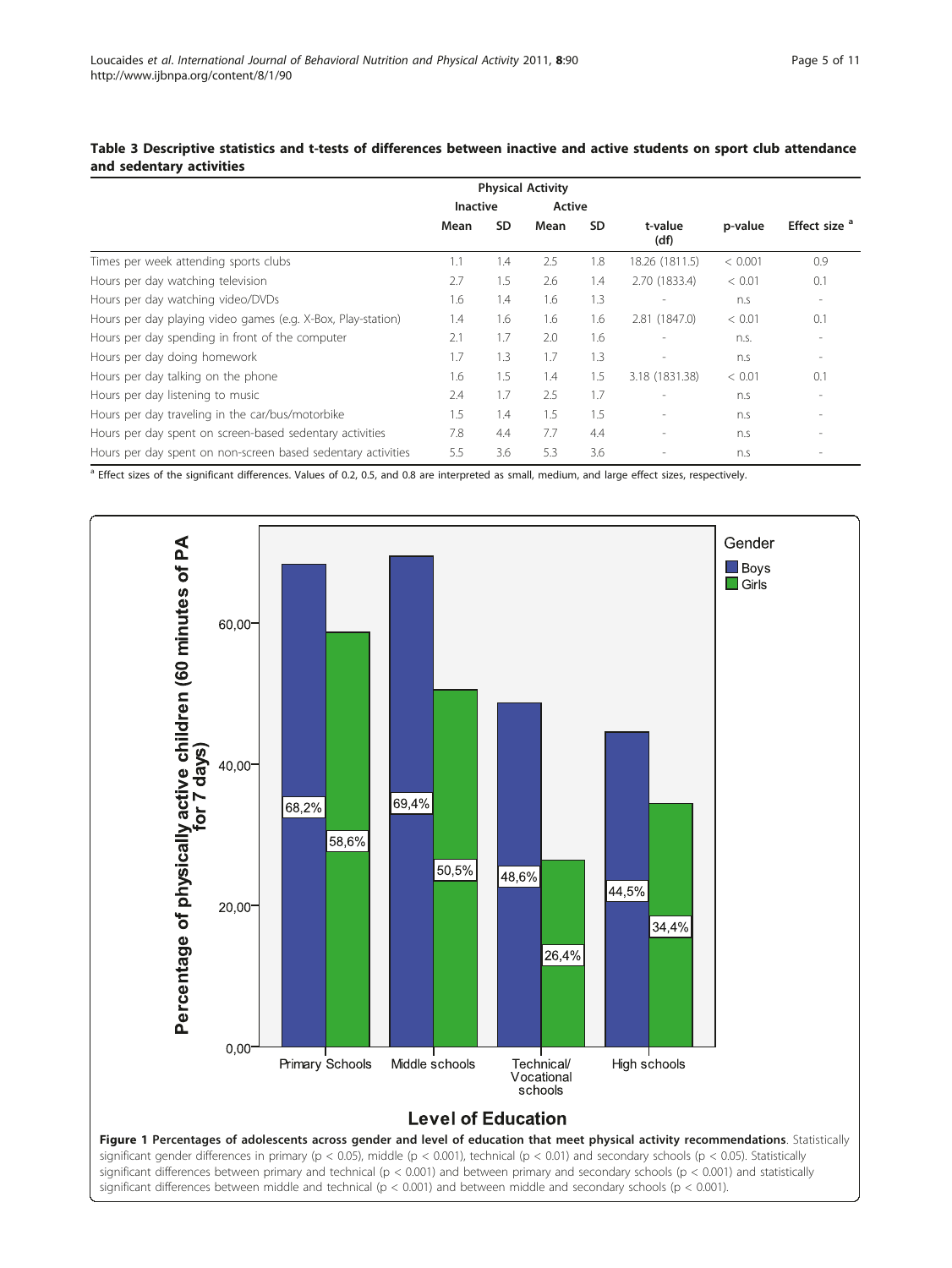primary and middle schools. A statistically significant difference was also observed across levels of education,  $(\chi^2(3) = 23.31, p < 0.001)$  with a higher percentage of students from primary schools meeting recommendations in comparison to students from middle and technical schools and a higher percentage of students from high schools meeting recommendations in comparison to students from technical schools. Figure 2 presents the percentages of students meeting the recommendation across gender and level of education.

# Associations between physical activity and sedentary behaviours

Table [4](#page-6-0) presents the results of the logistic regression analyses with physical activity level (inactive versus active) as the dependent variable. Boys from high schools and technical education schools were less likely

to be physically active ( $OR = 0.4$ , 95%CI: 0.3-0.6 and  $OR = 0.5$ , 95%CI: 0.3-0.8 respectively) than boys from primary schools. Boys who attended sports clubs for two or more times per week were more likely to be physically active,  $(OR = 3.4, 95\% \text{ CI: } 2.7-4.2)$ , and boys who listened to music for one or less than one hour per day were less likely to be physically active,  $(OR =$ 0.6, 95% CI: 0.5-0.8). Girls from high schools and technical education schools were less likely to be physically active (OR = 0.5, 95%CI: 0.3-0.8 and OR = 0.4, 95%CI: 0.2-0.8 respectively) than girls from primary schools. Girls who attended sports clubs for two or more times per week were more likely to be physically active, (OR  $= 3.0, 95\%$  CI: 2.2-4.2), and girls who watched television for two or less than two hours per day were more likely to be physically active,  $(OR = 1.5, 95\% \text{ CI: } 1.1$ -2.1).

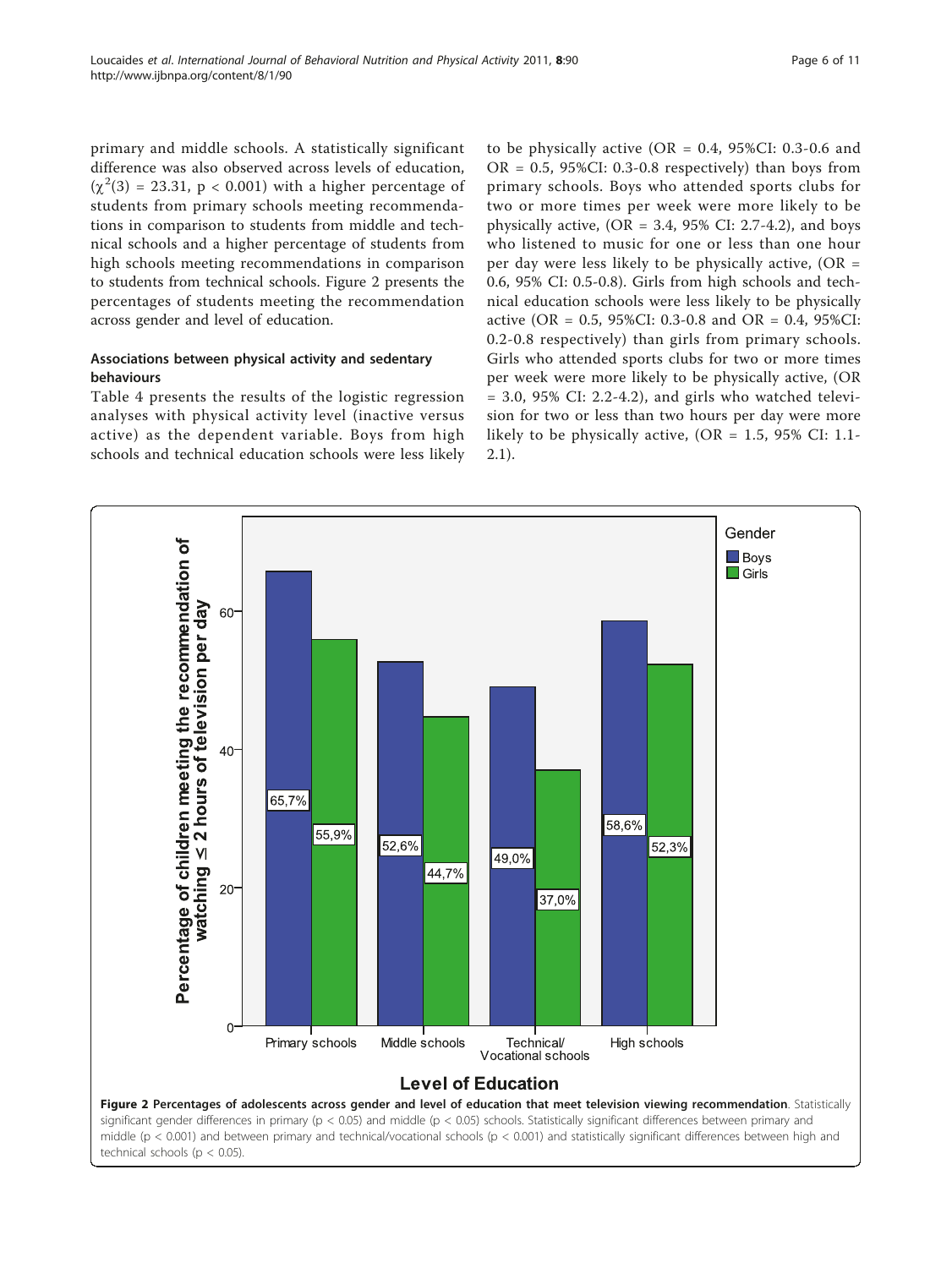|                           | Boys ( $N = 937$ ) |                 |          |                 | Girls ( $N = 891$ ) |                 |           |                 |         | Whole sample $(N = 1818)$ |      |                 |  |
|---------------------------|--------------------|-----------------|----------|-----------------|---------------------|-----------------|-----------|-----------------|---------|---------------------------|------|-----------------|--|
|                           | Unadjusted         |                 | Adjusted |                 |                     | Unadjusted      |           | Adjusted        |         | Unadjusted                |      | Adjusted        |  |
|                           | OR <sup>a</sup>    | 95%Clb          | OR       | 95%Cl           | <b>OR</b>           | 95%Cl           | <b>OR</b> | 95%CI           | OR      | 95%CI                     | OR   | 95%Cl           |  |
| Level of Education        |                    |                 |          |                 |                     |                 |           |                 |         |                           |      |                 |  |
| Primary                   | Ref.               |                 | Ref.     |                 | Ref.                |                 | Ref.      |                 | Ref.    |                           | Ref. |                 |  |
| Middle                    | 1.1                | $0.6 - 1.8$     | 1.0      | $0.6 - 1.8$     | 0.7                 | $0.5 - 1.1$     | 0.9       | $0.6 - 1.3$     | 0.9     | $0.6 - 1.3$               | 1.0  | $0.7 - 1.5$     |  |
| High                      | 0.4                | $0.2 - 0.6***$  | 0.4      | $0.3 - 0.6$ *** | 0.4                 | $0.2 - 0.6***$  | 0.5       | $0.3 - 0.8**$   | 0.4     | $0.3 - 0.5***$            | 0.5  | $0.3 - 0.7***$  |  |
| Technical                 | 0.4                | $0.3 - 0.7$ *** | 0.5      | $0.3 - 0.8$ **  | 0.3                 | $0.1 - 0.5$ *** | 0.4       | $0.2 - 0.8**$   | 0.5     | $0.3 - 0.7$ **            | 0.6  | $0.4 - 0.9 *$   |  |
| Sports clubs              |                    |                 |          |                 |                     |                 |           |                 |         |                           |      |                 |  |
| $<$ 2 times               | Ref.               |                 | Ref.     |                 | Ref.                |                 | Ref.      |                 | Ref.    |                           | Ref. |                 |  |
| $\geq$ 2 times            | 3.9                | $3.1 - 4.9$ *** | 3.4      | $2.7 - 4.2$ *** | 3.6                 | $2.5 - 5.1$ *** | 3.0       | $2.2 - 4.2$ *** | 3.9     | $3.1 - 5.0$ ***           | 3.4  | $2.7 - 4.4$ *** |  |
| <b>Television</b>         |                    |                 |          |                 |                     |                 |           |                 |         |                           |      |                 |  |
| $> 2$ hours               | Ref.               |                 |          |                 | Ref.                |                 | Ref.      |                 | Ref.    |                           | Ref. |                 |  |
| $\leq$ 2 hours            | 0.9                | $0.7 - 1.2$     |          |                 | 1.6                 | $1.2 - 2.1$ **  | 1.5       | $1.1 - 2.1$ **  | 1.2     | $1.0 - 1.5$               | 1.2  | $0.9 - 1.5$     |  |
| Video/DVDs                |                    |                 |          |                 |                     |                 |           |                 |         |                           |      |                 |  |
| $> 1$ hour                | Ref.               |                 |          |                 | Ref.                |                 |           |                 | Ref.    |                           |      |                 |  |
| $\leq$ 1 hours            | 1.0                | $0.8 - 1.3$     |          |                 | 1.0                 | $0.7 - 1.5$     |           |                 | $1.0\,$ | $0.8 - 1.2$               |      |                 |  |
| <b>Electronic games</b>   |                    |                 |          |                 |                     |                 |           |                 |         |                           |      |                 |  |
| $> 1$ hour                | Ref.               |                 |          |                 | Ref.                |                 |           |                 | Ref.    |                           | Ref. |                 |  |
| $\leq$ 1 hours            | 1.0                | $0.8 - 1.2$     |          |                 | 0.9                 | $0.6 - 1.2$     |           |                 | 0.8     | $0.6 - 0.9 *$             | 0.9  | $0.7 - 1.1$     |  |
| Computer                  |                    |                 |          |                 |                     |                 |           |                 |         |                           |      |                 |  |
| $> 2$ hours               | Ref.               |                 |          |                 | Ref.                |                 |           |                 | Ref.    |                           |      |                 |  |
| $\leq$ 2 hours            | 0.9                | $0.6 - 1.2$     |          |                 | 1.2                 | $0.9 - 1.7$     |           |                 | 1.0     | $0.8 - 1.3$               |      |                 |  |
| Homework                  |                    |                 |          |                 |                     |                 |           |                 |         |                           |      |                 |  |
| $> 1$ hour                | Ref.               |                 |          |                 | Ref.                |                 |           |                 | Ref.    |                           |      |                 |  |
| $\leq$ 1 hours            | 0.7                | $0.5 - 1.1$     |          |                 | 0.9                 | $0.6 - 1.3$     |           |                 | 0.9     | $0.7 - 1.2$               |      |                 |  |
| Talking on the phone      |                    |                 |          |                 |                     |                 |           |                 |         |                           |      |                 |  |
| $> 1$ hour                | Ref.               |                 |          |                 | Ref.                |                 | Ref.      |                 | Ref.    |                           | Ref. |                 |  |
| $\leq$ 1 hours            | 1.2                | $0.8 - 1.7$     |          |                 | 1.4                 | $1.0 - 2.0*$    | 1.1       | $0.8 - 1.6$     | 1.4     | $1.0 - 1.8$ *             | 1.1  | $0.8 - 1.5$     |  |
| <b>Listening to Music</b> |                    |                 |          |                 |                     |                 |           |                 |         |                           |      |                 |  |
| $> 1$ hour                | Ref.               |                 | Ref.     |                 | Ref.                |                 |           |                 | Ref.    |                           |      |                 |  |
| $\leq$ 1 hours            | 0.8                | $0.6 - 1.0$     | 0.6      | $0.5 - 0.8$ **  | 1.0                 | $0.7 - 1.3$     |           |                 | 0.9     | $0.7 - 1.1$               |      |                 |  |
| Traveling by car/bus      |                    |                 |          |                 |                     |                 |           |                 |         |                           |      |                 |  |
| $> 1$ hour                | Ref.               |                 |          |                 | Ref.                |                 |           |                 | Ref.    |                           |      |                 |  |
| $\leq$ 1 hours            | 1.3                | $0.8 - 1.9$     |          |                 | 1.2                 | $0.8 - 1.7$     |           |                 | 1.1     | $0.8 - 1.4$               |      |                 |  |
| Sum of screen based       |                    |                 |          |                 |                     |                 |           |                 |         |                           |      |                 |  |
| $> 7$ hours               | Ref.               |                 |          |                 | Ref.                |                 |           |                 | Ref.    |                           |      |                 |  |
| $\leq$ 7 hours            | 1.0                | $0.8 - 1.2$     |          |                 | 1.2                 | $0.8 - 1.8$     |           |                 | 1.0     | $0.8 - 1.3$               |      |                 |  |
| Sum of non screen based   |                    |                 |          |                 |                     |                 |           |                 |         |                           |      |                 |  |
| $> 5$ hours               | Ref.               |                 |          |                 | Ref.                |                 |           |                 | Ref.    |                           |      |                 |  |
| $\leq$ 5 hours            | 0.9                | $0.6 - 1.2$     |          |                 | 1.2                 | $0.9 - 1.7$     |           |                 | 1.1     | $0.8 - 1.4$               |      |                 |  |

<span id="page-6-0"></span>

| Table 4 Logistic regression models predicting activity status (non-active versus active) from sports club attendance |  |  |  |  |  |  |  |
|----------------------------------------------------------------------------------------------------------------------|--|--|--|--|--|--|--|
| and sedentary activities                                                                                             |  |  |  |  |  |  |  |

 $^3$ OR = Odds Ratio,  $^{\rm b}$ Cl = Confidence Interval; Note: Entry level to the logistic regression model was set at p < 0.10;  $^*$  association at p < 0.05;  $^{**}$  association at p < 0.01; \*\*\* association at  $p < 0.001$ .

Additional File [1](#page-8-0) presents the results of the logistic regression analyses with travel mode status to school (inactive versus active travel) as the dependent variable. Boys from technical education schools were less likely to travel by active mode to school (OR =  $0.3$ ,  $95\%$  CI: 0.2-0.5) than boys from primary schools. Girls who reported travelling by car/bus/motorbike for one or less

than one hour per day were more likely to actively travel to school, (OR = 1.8, 95% CI: 1.1-2.9).

# **Discussion**

The purpose of this study was to examine the prevalence of physical activity and sedentary behaviours in a sample of Greek children and adolescents in Cyprus and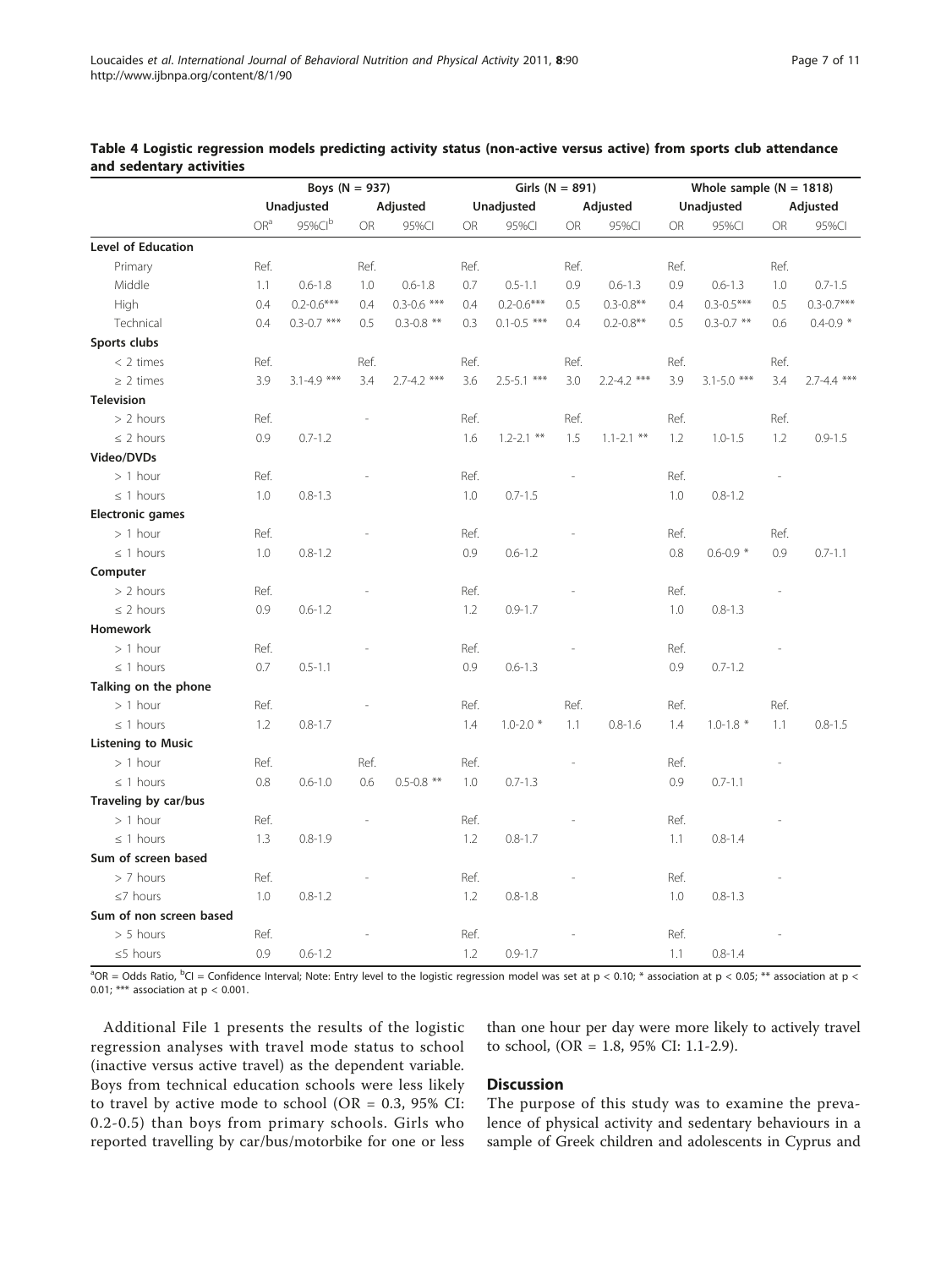present evidence on the association between these two behaviours. On the whole, 52.3% of the participants met current guidelines recommending that young people should engage in moderate to vigorous physical activity for at least 60 minutes per day. These prevalence estimates are slightly higher than self-reported estimates reported in the US and Canada [[14,15](#page-9-0)]. While, in general, about one third of young people from European countries meet these recommendations, according to Armstrong and Welsman [[16](#page-9-0)] comparison between countries should be made with caution as wide variations are observed across countries. Further, comparison is even more complicated because of the different measures adapted in each study to measure physical activity. For example, studies using accelerometers in national and international studies, indicate that the proportion of adolescents meeting these recommendations vary between 2.0 to 61.0% [[35\]](#page-10-0) and 62.0% to 97.6% [[27\]](#page-9-0). As this is the first study that presents data on physical activity prevalence based on international guidelines among Cypriot youth from different ages, it may be used for comparison purposes until more data from a more representative sample using objective measures of physical activity is obtained.

Our results indicate that boys are more active than girls across all levels of education with the highest prevalence estimates observed among boys from middle and primary schools (69.4% and 68.2% respectively) and the lowest among girls from technical and high schools (26.4% and 34.4% respectively). Further, their appears to be a marked decline in children's physical activity levels after middle school (i.e. after 14-15 years of age) whereby the overall percentages of physical active adolescents in primary and middle schools were 63.2% and 59.8% respectively while the respective percentages for high and technical schools were 37.8% and 44.3%. These findings are in agreement with studies from European countries [[16,27\]](#page-9-0) and from North America [\[14](#page-9-0)[,35](#page-10-0)] indicating gender and age related differences in physical activity levels. Interestingly, in the study by Whitt-Glover et al. [[35\]](#page-10-0) age-related differences were observed from the age of 12, while in the current study the marked decrease was observed in the age of 15. This may be partly explained by the increased homework obligations among older students. These findings suggest that girls may be especially targeted for physical activity interventions as well as children older than 15 in order to reduce the marked decline of physical activity observed.

Sedentary activities that children devoted most of their time to included television watching (2.7 hours per day), listening to music (2.5 hours per day), in front of the computer (2.1 hours per day) and doing homework (1.7 hours per day). These findings are similar to studies from Scotland [[18\]](#page-9-0) and Hungary [[36\]](#page-10-0) where television watching, doing homework, and playing computer/video games were among the top five most time consuming sedentary activities. The only large effect size difference observed between boys and girls was in hours per day playing video games (means were 2.1 and 0.8 respectively), a finding that confirms findings from other countries [[37,38\]](#page-10-0). Further, mean hours per day spent watching television in the current study are within the range (1.8 to 2.8 hours per day) reported in a review study by Marshall et al. [\[37](#page-10-0)]. Total daily hours spent on screen-based activities (television, video games, DVDs, computer) and non screen-based sedentary activities (talking on the phone, listening to music and motorized transport) were 7.7 and 5.4 respectively. While time spent in both of these types of sedentary behaviours appears to be extensive, it should be noted that screen based activities may be done concurrently with non-screen based activities such as watching television and listening to music or talking on the phone. Interestingly, both of these values observed in the current study are in the range of 5.5 to 8.5 accelerometer derived mean hours per day spent in sedentary activities reported by Whitt-Glover et al. [[35\]](#page-10-0) in a large sample of adolescents from the US.

The finding that about half (52.4%) of the adolescents met the recommendation of watching television for less than two hours per day indicates that there is a need to reduce the time spent in front of the television. These estimates are comparable to data from 11-15 year-old children from mainland Greece [[19\]](#page-9-0) and 15-16 year-old Finnish adolescents [\[17\]](#page-9-0) but are more favorable than estimates from children in Italy [[38\]](#page-10-0) and Canada [[39](#page-10-0)] where 38.0% and 25.0% of children respectively met the recommendation of watching television for less than two hours per day. In our study, boys were more likely to meet the recommendation in comparison to girls (55.3% versus 49.3% respectively), a finding that contradicts findings from previous studies [[17](#page-9-0),[19](#page-9-0),[39\]](#page-10-0). This finding may be partly explained by the large amount of time that boys spent in other competing sedentary activities such as video game playing, or other pursuits such as sports clubs attendance as observed in this study. Boys from primary and high schools were most likely to meet recommendations (65.7% and 58.6% respectively) and girls from technical and middle schools were the least likely to meet recommendations (37.0% and 44.7% respectively). In general, our findings support previous work that suggests that the percentage of children that meets the recommendations decreases as they grow older [\[38](#page-10-0),[39\]](#page-10-0). Of interest is the low percentage of girls from technical and middle schools that meet recommendations, a finding that suggests that these groups should be especially targeted for intervention programmes.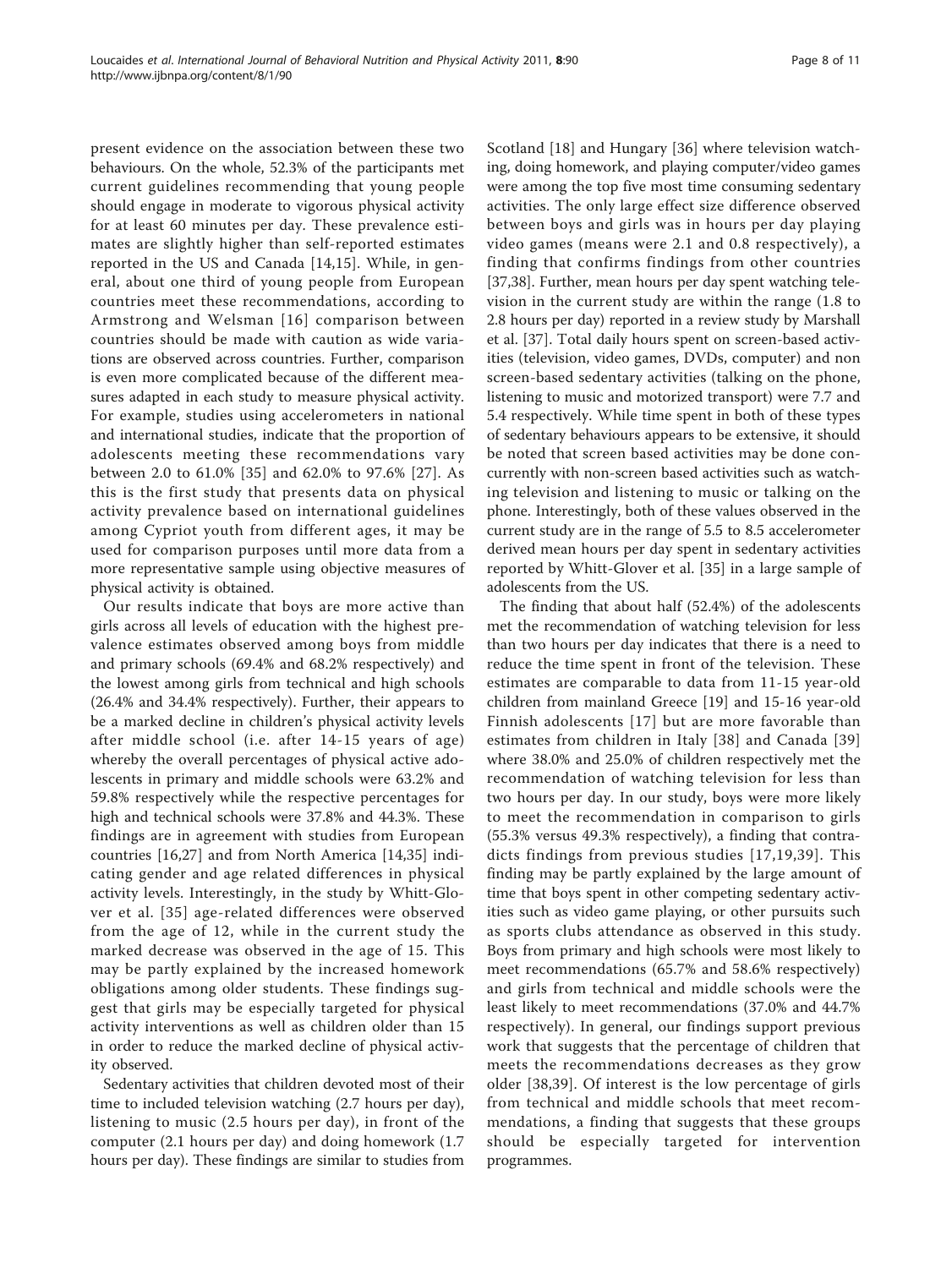<span id="page-8-0"></span>In general, our findings provide limited support for the displacement hypothesis, as only two significant associations in the subgroup analyses were observed between physical activity and sedentary behaviours. Interestingly, boys who listened to music for less than one hour per day were less likely to be active in comparison to those who listened to music for more than one hour per day. To our knowledge, this is a novel finding and more research is needed to confirm the present association. A possible explanation may be that during physical activity young people may find music both enjoyable and motivating [\[40](#page-10-0)] and therefore, those who listen to music for more than one hour per day may simultaneously be more likely to engage in physical activity. The only significant association observed between physical activity and screen based activities was in the girls' analyses where those girls who watched television for less than two hours per day were more likely to be physically active. Previous research has produced contrasting results with some studies failing to show any associations [\[21](#page-9-0),[22\]](#page-9-0), other studies showing associations only with boys [[24\]](#page-9-0) and other studies showing small associations with the whole sample [\[17](#page-9-0)].

While our study assessed the association between physical activity and a number of sedentary behaviours as well as between physical activity and composite variables of screen-based and non-screen based sedentary activities, the fact that only two significant associations were observed supports previous research that physical and sedentary behaviours are two separate constructs [[21](#page-9-0)] and that both need to be targeted in potential intervention programmes to promote physical activity. This is also enhanced by the lack of a significant association between active commuting to school and screen-based sedentary activities, a finding that supports a previous study conducted in Canada [\[23](#page-9-0)].

Another important finding of the present study is the strong association between physical activity and weekly times of sports clubs attendance whereby children who attended sports clubs for two or more times per week were at least three times more likely to meet physical activity recommendations. This finding supports previous results with Greek-Cypriot children using a fourday physical activity recall [[41\]](#page-10-0) and pedometers [\[42\]](#page-10-0) as well as findings from the United States using accelerometers, where children accumulated additional 20-minutes of moderate-to-vigorous-activity while attending after school programmes [\[43\]](#page-10-0). A higher percentage of boys than girls (61.6% and 44.6% respectively) reported attending sports clubs for two or more times per week. Furthermore, there was a graded decrease in the percentages of adolescents attending sports clubs for two or more times per week from primary (68.8%), middle (58.6%), technical and high schools (45.7% and 38.5% respectively). These differences in sports clubs attendance may partly explain gender and age related differences in the percentages of adolescents meeting physical activity recommendations.

While, to our knowledge, this is the first study to examine physical activity and sedentary behaviours in relation to appropriate guidelines in a large sample of Greek children and adolescents in Cyprus from different levels of education, a number of limitations are also worth addressing. First, the cross-sectional design of the present study precludes the inference of cause and effect relationships between physical activity and sedentary behaviours. Second, physical activity was assessed via self-report and future studies within the Cypriot context that examine the relationship between physical activity and sedentary behaviours should adopt objective measures of physical activity including accelerometers or pedometers. Incorporating an objective measure of physical activity behaviour, at least from a subsample, would strengthen the results of this study. Third, while a number of sedentary activities were assessed, students were asked to indicate the usual time (hours per day) that they spent on each of the above activities. Reporting sedentary activities using one-day recalls or diaries, rather than using 'the usual time' might have improved the validity of these measures. While assessing sedentary behaviours such as television viewing with single items is subject to measurement error, this approach has been used in a large number of studies and is appropriate for surveillance studies [\[44](#page-10-0)]. Fourth, socioeconomic status data were not collected in this study and possible differences in SES between levels of education might have biased the results. Furthermore, assessment of physical activity and sedentary behaviours did not differentiate between weekdays and weekends.

### Conclusions

Our results indicate that about 50.0% of Greek children and adolescents in Cyprus meet existing physical activity and television viewing guidelines with marked gender and educational level differences. This study provided limited support for the displacement hypothesis indicating that both physical activity and sedentary behaviours need to be targeted when implementing intervention programmes for promoting physical activity and decreasing sedentary behaviours. Encouraging children to enroll and attend sports clubs for at least two times per week may markedly improve their physical activity levels.

# Additional material

[Additional file 1: L](http://www.biomedcentral.com/content/supplementary/1479-5868-8-90-S1.DOC)ogistic regression models predicting travel mode to school (non-active versus active traveling) from sports club attendance and sedentary activities. This table presents odds ratios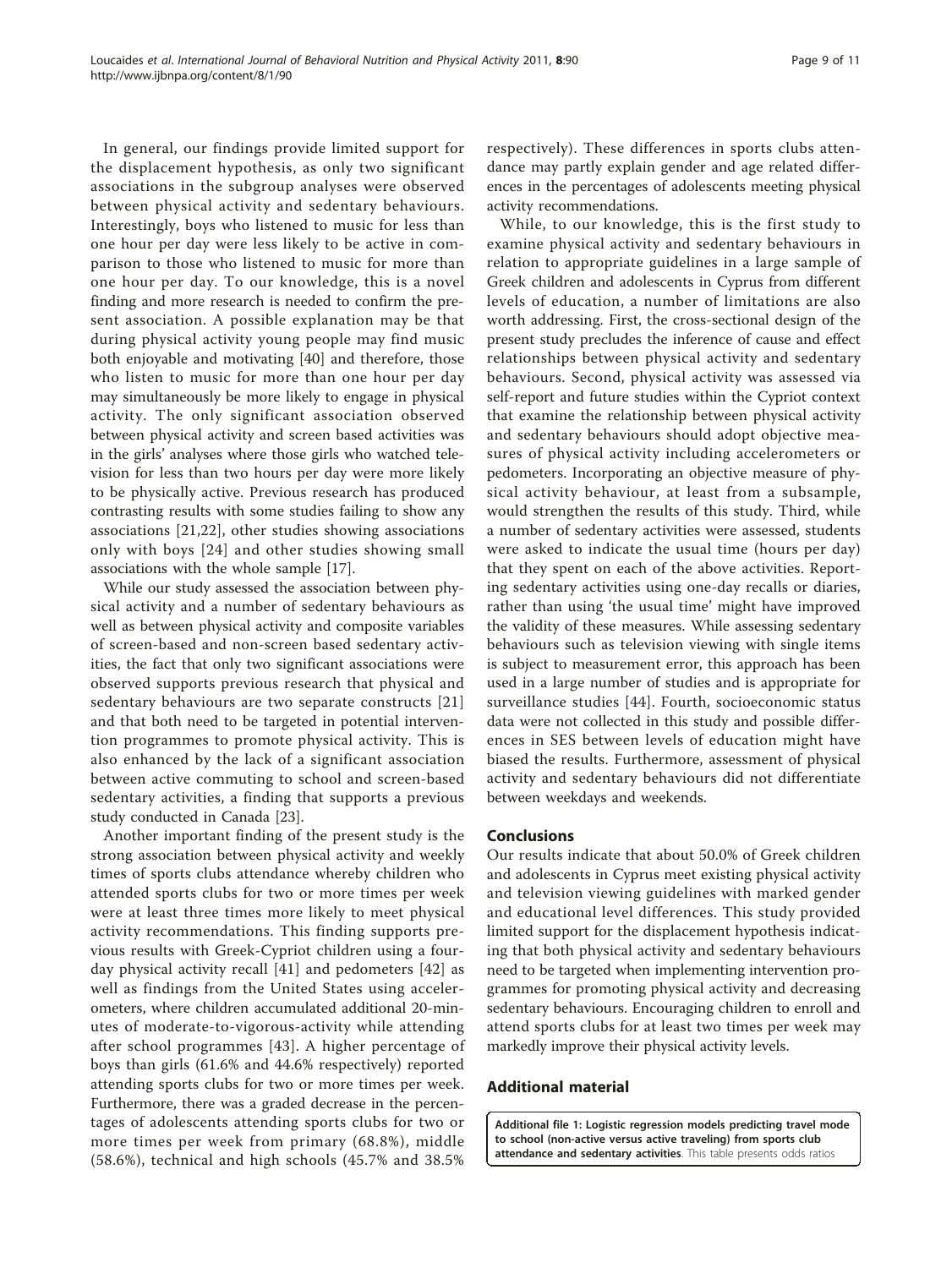#### <span id="page-9-0"></span>Acknowledgements

Special thanks are due to the children who participated in this study, to the teachers who devoted their valuable time for data collection and to the two Inspectors of Home Economics of the Cyprus Ministry of Education, Ms Eva Neophytou and Ms Sandry Taliadorou.

This report is also research arising from a Career Development Fellowship (to Dr Jago) supported by the National Institute for Health Research. The views expressed in this publication are those of the authors and not necessarily those of the NHS, the National Institute for Health Research or the Department of Health.

#### Author details

<sup>1</sup>Department of Education, The Open University of Cyprus, Nicosia, Cyprus. <sup>2</sup>Second Elementary School, Lemesos, Cyprus. <sup>3</sup>Centre for Exercise, Nutrition and Health Sciences, School for Policy Studies, University of Bristol, 8 Priory Road, Bristol, UK. <sup>4</sup>Cyprus Pedagogical Institute, Ministry of Education and Culture, Nicosia, Cyprus, 2238 Latsia, P.O. Box 12720, 2252 Nicosia, Cyprus.

#### Authors' contributions

CAL and MT designed the study and collected the data. CAL, MT and RJ conceived the paper. RJ helped plan the statistical analyses and CAL completed data analyses. CAL and MT drafted the manuscript and RJ critically revised subsequent versions of the paper. All authors read and approved the final version of the paper.

#### Competing interests

The authors declare that they have no competing interests.

Received: 19 February 2011 Accepted: 19 August 2011 Published: 19 August 2011

#### References

- 1. Council on Sports Medicine and Fitness and Council on School Health: [Active Healthy Living: Prevention of childhood obesity through](http://www.ncbi.nlm.nih.gov/pubmed/16651347?dopt=Abstract) [increased physical activity.](http://www.ncbi.nlm.nih.gov/pubmed/16651347?dopt=Abstract) Pediatrics 2006, 117:1834-1842.
- 2. Janssen I, LeBlanc AG: [Systematic review of the health benefits of](http://www.ncbi.nlm.nih.gov/pubmed/20459784?dopt=Abstract) [physical activity and fitness in school-aged children and youth.](http://www.ncbi.nlm.nih.gov/pubmed/20459784?dopt=Abstract) Int J Behav Nutr Phys Act 2010, 7:40.
- 3. Strong WB, Malina RM, Blimkie CJR, Daniels SR, Dishman RK, Gutin B, Hergenroeder AC, Must A, Nixon PA, Pivarnik JM, Rowland T, Trost S, Trudeau F: [Evidence based physical activity for school-age youth.](http://www.ncbi.nlm.nih.gov/pubmed/15973308?dopt=Abstract) J Pediatr 2005, 146:732-737.
- 4. Andersen RE, Crespo CJ, Bartlett SJ, Cheskin LJ, Pratt M: [Relationship of](http://www.ncbi.nlm.nih.gov/pubmed/9544768?dopt=Abstract) [physical activity and television watching with body weight and level of](http://www.ncbi.nlm.nih.gov/pubmed/9544768?dopt=Abstract) [fatness among children.](http://www.ncbi.nlm.nih.gov/pubmed/9544768?dopt=Abstract) JAMA 1998, 279:938-942.
- 5. Gomez LF, Parra DC, Lobelo F, Samper B, Moreno J, Jacoby E, Lucumi DI, Matsudo S, Borda C: [Television viewing and its association with](http://www.ncbi.nlm.nih.gov/pubmed/17880726?dopt=Abstract) [overweight in Colombian children: results from the 2005 National](http://www.ncbi.nlm.nih.gov/pubmed/17880726?dopt=Abstract) [Nutrition Survey: A cross sectional study.](http://www.ncbi.nlm.nih.gov/pubmed/17880726?dopt=Abstract) Int J Behav Nutr Phys Act 2007, 4:41.
- 6. Lioret S, Maire B, Volatier JL, Charles MA: [Child overweight in France and](http://www.ncbi.nlm.nih.gov/pubmed/16988644?dopt=Abstract) [its relationship with physical activity, sedentary behaviour and](http://www.ncbi.nlm.nih.gov/pubmed/16988644?dopt=Abstract) [socioeconomic status.](http://www.ncbi.nlm.nih.gov/pubmed/16988644?dopt=Abstract) Eur J Clin Nutr 2007, 61:509-516.
- 7. Iannotti RJ, Janssen I, Haug E, Kololo H, Annaheim B, Borraccino A, HBSC Physical Activity Focus Group: [Interrelationships of adolescent physical](http://www.ncbi.nlm.nih.gov/pubmed/19639256?dopt=Abstract) [activity, screen-based sedentary behaviour, and social and psychological](http://www.ncbi.nlm.nih.gov/pubmed/19639256?dopt=Abstract) [health.](http://www.ncbi.nlm.nih.gov/pubmed/19639256?dopt=Abstract) Int J Public Health 2009, 54(Suppl 2):191-198.
- 8. Jago R, Baranowski T, Baranowski JC, Thompson D, Greaves KA: BMI from 3-6 y of age is predicted by TV viewing and physical activity, not diet. Int J Obes 2005, 29:557-564.
- Eisenmann JC, Bartee RT, Smith DT, Welk GJ, Fu Q: Combined influence of physical activity and television viewing on the risk of overweight in US youth. Int J Obes 2008, 32:613-618.
- 10. Laurson KR, Eisenmann JC, Welk GJ, Wickel EE, Gentile DA, Walsh DA: [Combined influence of physical activity and screen time](http://www.ncbi.nlm.nih.gov/pubmed/18534231?dopt=Abstract) [recommendations on childhood overweight.](http://www.ncbi.nlm.nih.gov/pubmed/18534231?dopt=Abstract) J Pediatr 2008, 153:209-214.
- 11. Cavill N, Biddle S, Sallis JF: Health enhancing physical activity for young people: Statement of the United Kingdom Expert Consensus Conference. Pediatr Exerc Sci 2001, 13:12-25.
- 12. American Academy of Pediatrics: [Children, Adolescents, and Television.](http://www.ncbi.nlm.nih.gov/pubmed/11158483?dopt=Abstract) Pediatrics 2001, 107:423-426.
- 13. Hardy LL, Dobbins TA, Denney-Wilson EA, Okely AD, Booth ML: [Sedentariness, small-screen recreation, and fitness in youth.](http://www.ncbi.nlm.nih.gov/pubmed/19135904?dopt=Abstract) Am J Prev Med 2009, 36:120-125.
- 14. Katzmarzyk PT, Ardern CI: Physical activity levels of Canadian children and youth: current issues and recommendations. Can J Diabetes 2004, 28:67-78.
- 15. Eaton DK, Kann L, Kinchen S, Ross J, Hawkins J, Harris WA, Lowry R, McManus T, Chyen D, Shanklin S, Lim C, Grunbaum JA, Wechsler H: Youth risk behaviour surveillance - United States, 2005. MMWR Surveillance Summary 2006, 55:1-108.
- 16. Armstrong N, Welsman JR: [The physical activity patterns of European](http://www.ncbi.nlm.nih.gov/pubmed/17123328?dopt=Abstract) [youth with reference to methods of assessment.](http://www.ncbi.nlm.nih.gov/pubmed/17123328?dopt=Abstract) Sports Med 2006, 36:1067-1086.
- 17. Tammelin T, Ekelund U, Remes J, Nayha S: [Physical activity and sedentary](http://www.ncbi.nlm.nih.gov/pubmed/17596773?dopt=Abstract) [behaviors among Finnish youth.](http://www.ncbi.nlm.nih.gov/pubmed/17596773?dopt=Abstract) Med Sci Sports Exerc 2007, 39:1067-1074.
- 18. Biddle SJH, Gorely T, Marshall SJ, Cameron N: [The prevalence of sedentary](http://www.ncbi.nlm.nih.gov/pubmed/19046984?dopt=Abstract) [behaviour and physical activity in leisure time: A study of Scottish](http://www.ncbi.nlm.nih.gov/pubmed/19046984?dopt=Abstract) [adolescents using ecological momentary assessment.](http://www.ncbi.nlm.nih.gov/pubmed/19046984?dopt=Abstract) Prev Med 2009, 48:151-155.
- 19. Melkevik O, Torsheim T, Iannotti RJ, Wold B: [Is spending time in screen](http://www.ncbi.nlm.nih.gov/pubmed/20492643?dopt=Abstract)[based sedentary behaviors associated with less physical activity: a cross](http://www.ncbi.nlm.nih.gov/pubmed/20492643?dopt=Abstract) [national investigation.](http://www.ncbi.nlm.nih.gov/pubmed/20492643?dopt=Abstract) Int J Behav Nutr Phys Act 2010, 7:46.
- 20. Biddle SJH, Gorely T, Marshall SJ, Murdey I, Cameron N: Physical activity and sedentary behaviours in youth: issues and controversies. J R Soc Health 2004, 124:29-33.
- 21. Taveras EM, Field AE, Berkey CS, Rifas-Shiman SL, Frazier AL, Colditz GA, Gillman MW: [Longitudinal relationship between television viewing and](http://www.ncbi.nlm.nih.gov/pubmed/17272594?dopt=Abstract) [leisure-time physical activity during adolescence.](http://www.ncbi.nlm.nih.gov/pubmed/17272594?dopt=Abstract) Pediatrics 2007, 119: e314-e319.
- 22. Lazarou C, Soteriades ES: Children'[s physical activity, TV watching and](http://www.ncbi.nlm.nih.gov/pubmed/19556383?dopt=Abstract) [obesity in Cyprus: the CYKIDS study.](http://www.ncbi.nlm.nih.gov/pubmed/19556383?dopt=Abstract) Eur J Public Health 2010, 20:70-77.
- 23. Robertson-Wilson JE, Leatherdale ST, Wong SL: [Social-Ecological correlates](http://www.ncbi.nlm.nih.gov/pubmed/18407044?dopt=Abstract) [of active commuting to school among high school students.](http://www.ncbi.nlm.nih.gov/pubmed/18407044?dopt=Abstract) J Adolesc Health 2008, 42:486-495.
- 24. Hager RL: [Television viewing and physical activity in children.](http://www.ncbi.nlm.nih.gov/pubmed/17046501?dopt=Abstract) J Adolesc Health 2006, 39:656-661.
- 25. Rey-Lopez JP, Vicente-Rodriguez G, Biosca M, Moreno LA: [Sedentary](http://www.ncbi.nlm.nih.gov/pubmed/18083016?dopt=Abstract) [behaviour and obesity development in children and adolescents.](http://www.ncbi.nlm.nih.gov/pubmed/18083016?dopt=Abstract) Nutr Metab Cardiovasc Dis 2008, 18:242-251.
- 26. Marshall SJ, Biddle SJH, Gorely T, Cameron N, Murdey I: Relationships between media use, body fatness and physical activity in children and youth: a meta-analysis. Int J Obes 2004, 28:1238-1246.
- 27. Riddoch CJ, Andersen LB, Wedderkopp N, Harro M, Klasson-Heggebø L, Sardinha LB, Cooper AR, Ekelund U: [Physical activity levels and patterns of](http://www.ncbi.nlm.nih.gov/pubmed/14707773?dopt=Abstract) [9- and 15-yr-old European children.](http://www.ncbi.nlm.nih.gov/pubmed/14707773?dopt=Abstract) Med Sci Sports Exerc 2004, 36:86-92.
- 28. Olds T, Wake M, Patton G, Ridley K, Waters F, Williams J, Hesketh K; [How do](http://www.ncbi.nlm.nih.gov/pubmed/19101460?dopt=Abstract) [school-day activity patterns differ with age and gender across](http://www.ncbi.nlm.nih.gov/pubmed/19101460?dopt=Abstract) [adolescence?](http://www.ncbi.nlm.nih.gov/pubmed/19101460?dopt=Abstract) J Adolesc Health 2009, 44:64-72.
- 29. Loucaides CA, Chedzoy S, Bennett N: Pedometer-assessed physical (ambulatory) activity in Cypriot children. Eur Phy Educ Rev 2003, 9:43-55.
- 30. Savva SC, Tornaritis MJ, Chadjigeorgiou C, Kourides YA, Siamounki M, Kafatos A: [Prevalence of overweight and obesity among 11-year-old](http://www.ncbi.nlm.nih.gov/pubmed/18612872?dopt=Abstract) [children in Cyprus, 1997-2003.](http://www.ncbi.nlm.nih.gov/pubmed/18612872?dopt=Abstract) Int J Pediatr Obes 2008, 3:186-192.
- 31. Wong SL, Leatherdale ST: Association between sedentary behaviour, physical activity, and obesity: inactivity among active kids. Prev Chronic Dis 2009 6:1
- 32. Evenson KR, Huston SL, McMillen BJ, Bors P, Ward DS: [Statewide](http://www.ncbi.nlm.nih.gov/pubmed/12963594?dopt=Abstract) [prevalence and correlates of walking and bicycling to school.](http://www.ncbi.nlm.nih.gov/pubmed/12963594?dopt=Abstract) Arch Pediatr Adolesc Med 2003, 157:887-892.
- 33. Biddle SJH, Gorely T, Pearson N, Bull FC: [An assessment of self-reported](http://www.ncbi.nlm.nih.gov/pubmed/21194492?dopt=Abstract) [physical activity instruments in young people for population](http://www.ncbi.nlm.nih.gov/pubmed/21194492?dopt=Abstract) [surveillance: Project ALPHA.](http://www.ncbi.nlm.nih.gov/pubmed/21194492?dopt=Abstract) Int J Behav Nutr Phys Act 2011, 8:1.
- 34. Cohen J: [A power primer.](http://www.ncbi.nlm.nih.gov/pubmed/19565683?dopt=Abstract) Psychol Bull 1992, 112:155-159.